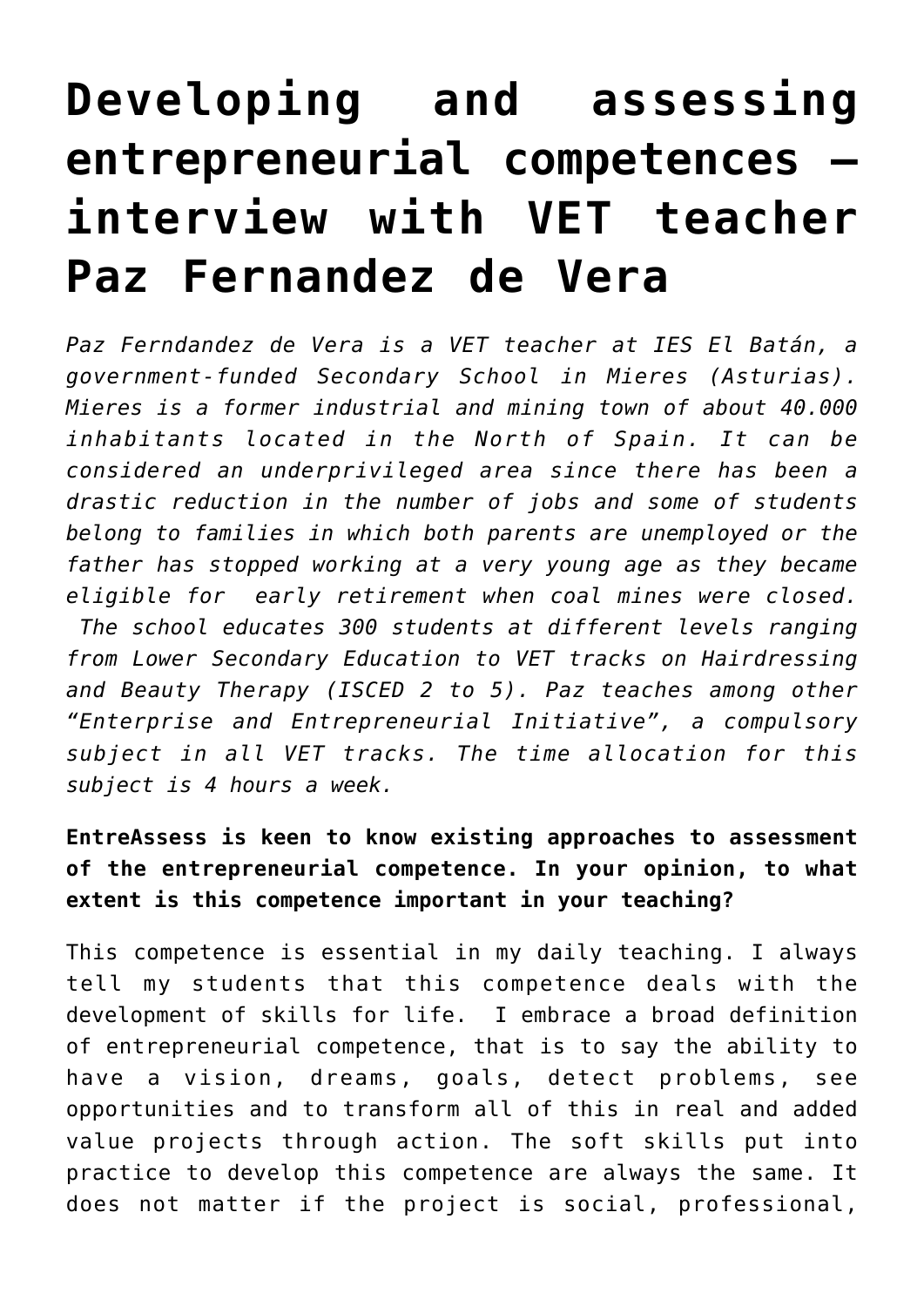personal or financial. I do believe that this competence should be developed from the early school levels as a crosscurricular competence.

*"This competence is essential in my daily teaching. I always tell my students that this competence deals with the development of skills for life. I embrace a broad definition of entrepreneurial competence, that is to say the ability to have a vision, dreams, goals, detect problems, see opportunities and to transform all of this in real and added value projects through action." Paz Fernandes de Vera*

## **What's the best context to develop this sort of competences? Curricular, extracurricular? Projects?**



Paz Fernandez de Vera, third from the left with the blue hat

I think that this competence can be developed in all the contexts you mention. I mostly do it through projects. When I present the subject I tell my students that as a group their goal is to generate an idea that brings an added value (be it social, cultural or financial). They will have to transform this idea not in a simulated project but in a real one. This means that they will be interacting with different stakeholders such as institutions, clients, neighbours, associations, providers, experts or even students from other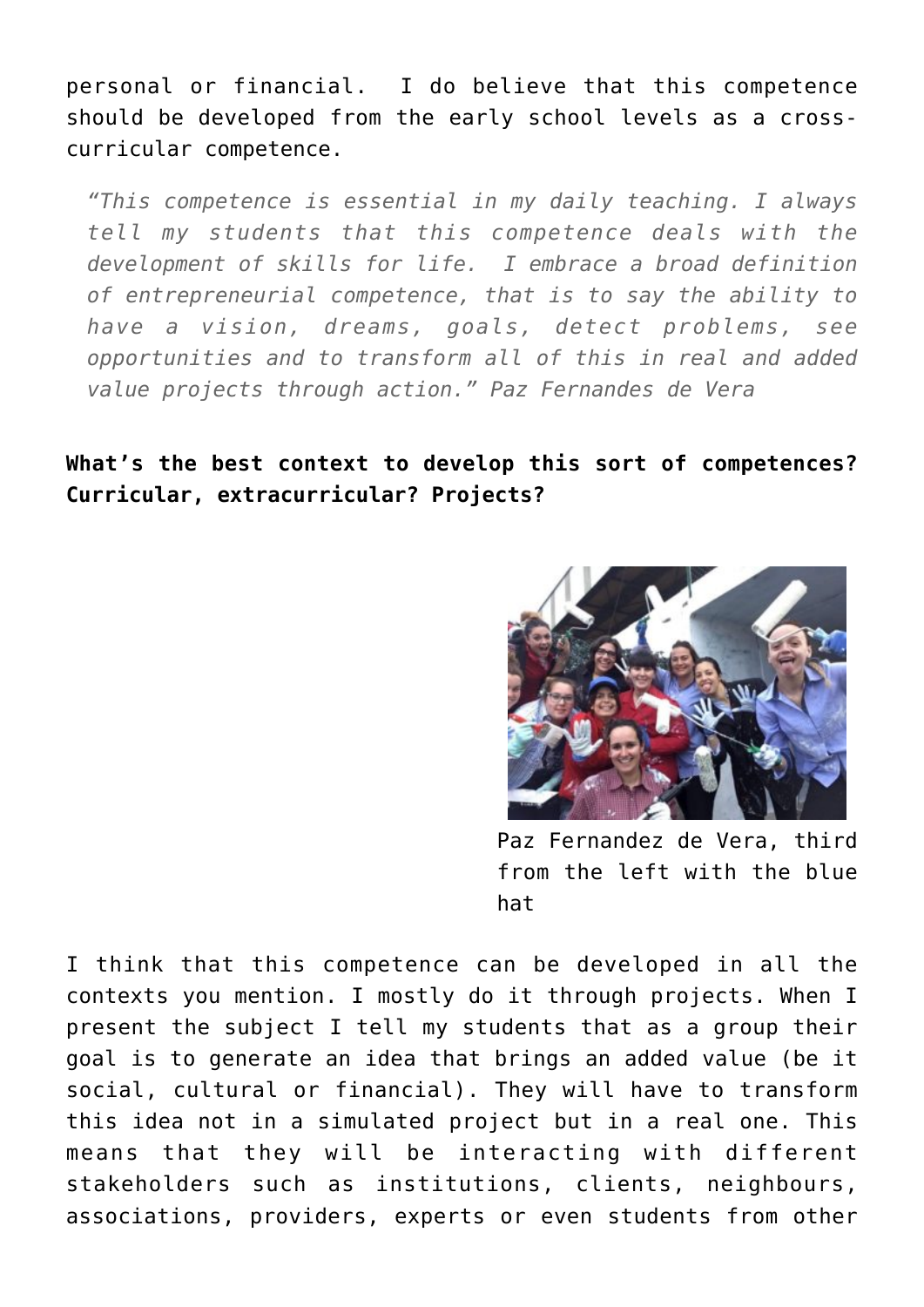schools. On the first day of class I ask them to look through the window and write what they see so as to start spotting problems and opportunities. Then we go outside and I ask them to look at the same scenario in order to check how their answers to the same question change completely. I always tell them what defines "a real entrepreneur (understood as entrepreneur in life, not necessary in business), is a downto-earth approach to problems and proper fieldwork". So that is why I try to develop this competence through real projects in a real context.

## **What do you exactly assess and how? What works for you?**

From my point of view, assessment is a key factor in the teaching and learning process. If assessment fails, the rest of the process collapses. In that case we will not know if there is a real learning and personal progression and we will not be able to modify things accordingly. I consider assessment as an improvement instrument that should guide the whole process and help the student (and also the teacher) to improve progressively. I assess the process and the results. How? I use different kind of rubrics. The students have the same rubrics from the beginning to assess themselves and eventually other classmates.

*"From my point of view, assessment is a key factor in the teaching and learning process. If assessment fails, the rest of the process collapses. In that case we will not know if there is a real learning and personal progression and we will not be able to modify things accordingly. I consider assessment as an improvement instrument that should guide the whole process and help the student (and also the teacher) to improve progressively."*

I think that assessment implies ongoing personalised support. I provide feedback through personal interviews in which I motivate and support the student but I also place high demands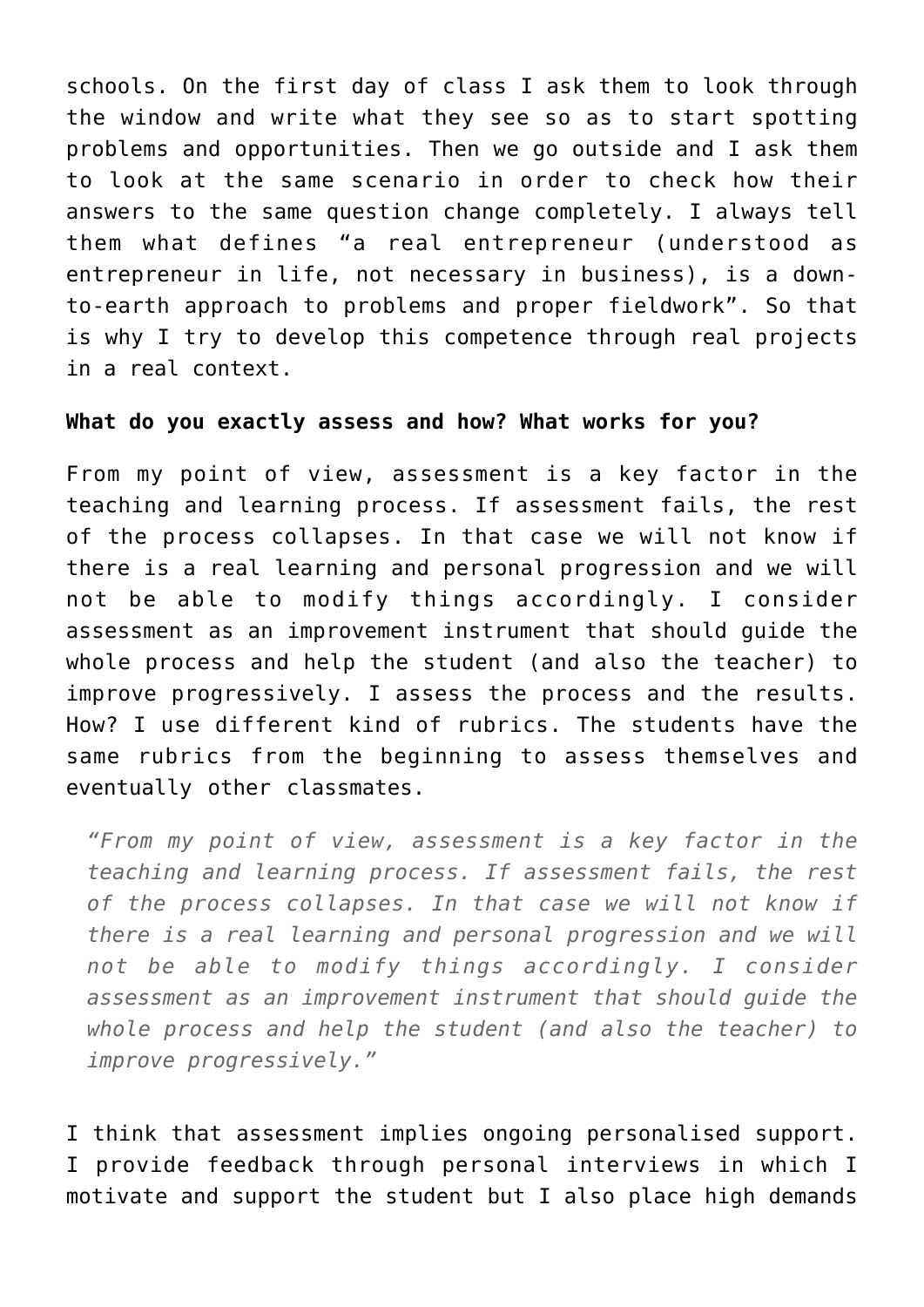on them. Another key factor for me is the importance of high expectations according to the capacity they really have, even if at time they are not aware of it. I use different kind of evidences: learning diaries, graphic organisers, online evidences. All my students' projects are disseminated online through social media and a blog. An essential part of the entrepreneurial process is being able to communicate the project properly.

## **To what extent are students actively involved in the assessment?**

I believe that our students should acquire the habit of assessing themselves, so they can be aware of their strengths and improvement areas. Therefore I have created a system of rubrics with colours that allow them to self-assess some of these skills on a daily basis in a visual and very easy way. As I mentioned before I conduct personal interviews with them to adjust and provide my feedback. They also assess their classmates.

#### **What about feedback from other stakeholders?**

Sometimes they get feedback from their collaborators or followers in their project but in a very informal way. It is an excellent idea, that would allow us to broaden the focus and get different and interesting perspectives.

# **Is this a way of assessing the entrepreneurial competence a widespread practice in your school? If not, what are the main barriers?**

It is hard to tell. I would not like to make sweeping generalisations. It depends on the school and on the individual teacher but I don't think it is widespread at all. The assessment of these competences is complex and closely linked to an specific methodology with which not all teachers are familiar with. I reckon it is also a question of the importance you attach to it in your teaching, your disposition